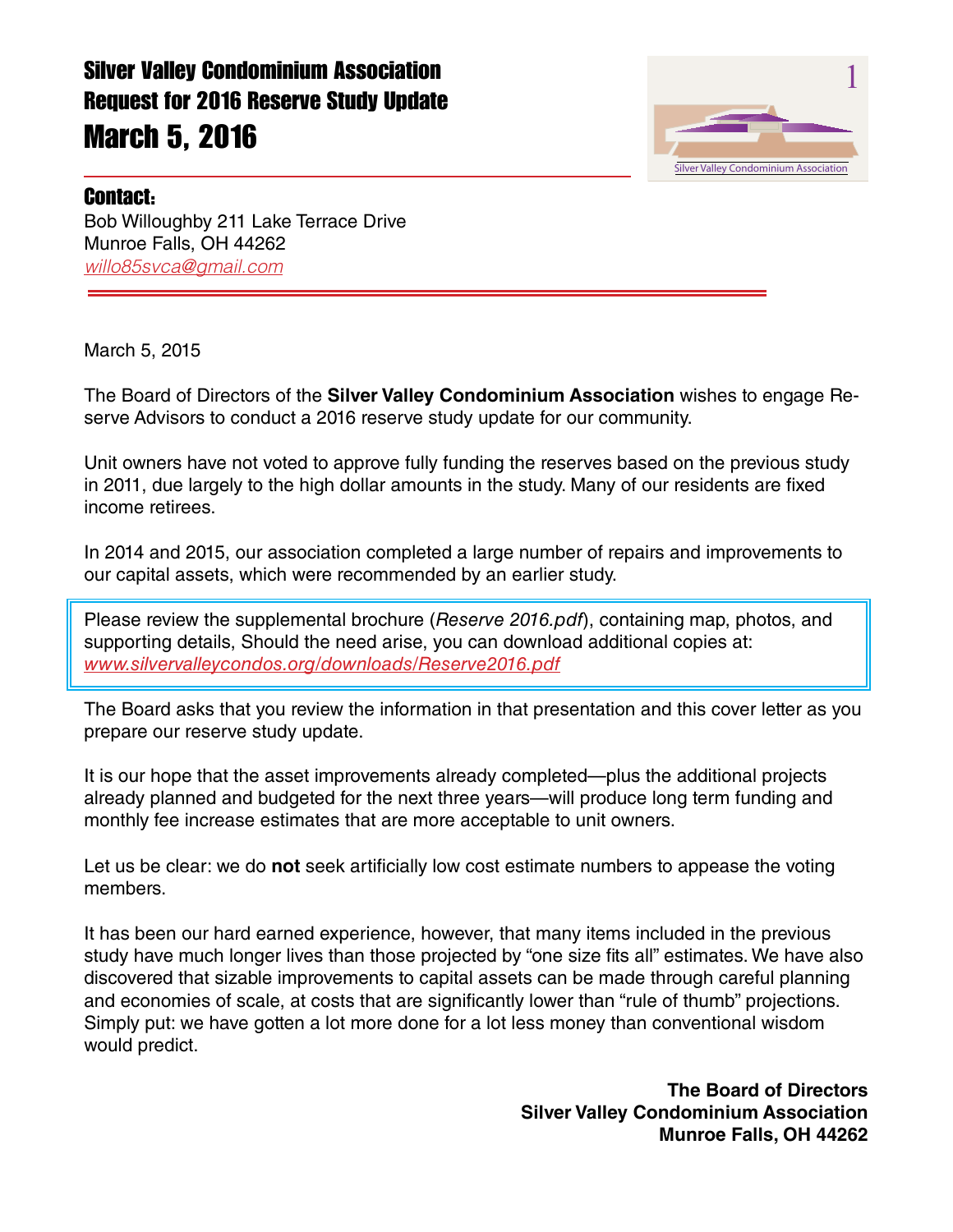

Silver Valley Condominium Association 2

Bob Willoughby 211 Lake Terrace Drive Munroe Falls, OH 44262 *willo85svca@gmail.com*

# **Background for Reserve Study Update**

Silver Valley Condominium Association Munroe Falls, OH 44262

We ask that you review the following, and use it to weigh your findings as you prepare the 2016 Reserve Study update for the Silver Valley Condominium Association. These items list our attempts to address many of the issues raised in your original 2011 findings.

For your convenience, the list order below parallels your list from the previous study.

#### **Chimney Caps**

The Board commissioned a trusted contractor to conduct a community-wide inspection of all chimney caps and pans in 2013-2014. The contractor was instructed to replace all caps and pans that were perforated, badly rusted, or questionable, in any respect. Several pans were also replaced because they did not properly overhang the added thicknesses of vinyl siding installed in 2003-2004. Steel pans were replaced with new ones fabricated on site from brown aluminum, custom-cut to provide a safe overhang, based on individual chimney dimensions. A global database of repair/replacements and service has been established, with service dates, for future reference.

#### **Gutters and Downspouts**

Gutters are cleaned and inspected spring and fall. Inspections and unit owner input revealed that a few of the original installations were improperly sloped and/or too small to carry away heavy rains. These issues were addressed by re-hanging the affected gutters to achieve the desired direction and fall, and installing oversized six-inch gutters on a few units whose four-inch originals were insufficient for heavy rains.

As a part of the exterior painting project, all downspouts were removed to provide access to the stucco surface behind them, and before being re-installed, they were cleaned, inspected, and repainted. Several missing connector downspout links between upper and lower level gutters have been replaced to better protect the new shingles from erosion damage.

Currently, the general condition of gutters and downspouts leads us to believe that they will remain serviceable for many years to come, assuming we continue with repair and maintenance.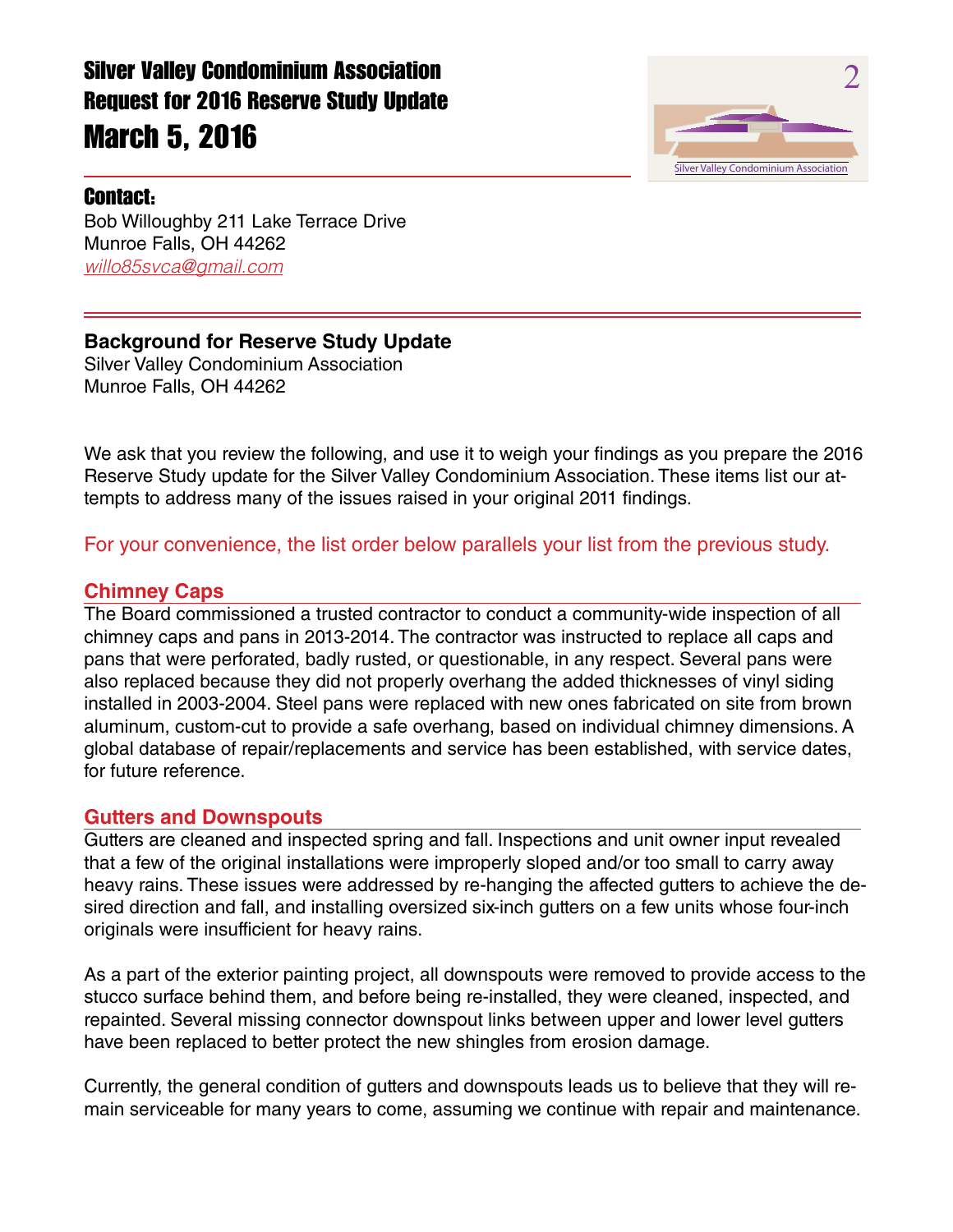

### Contact:

Bob Willoughby 211 Lake Terrace Drive Munroe Falls, OH 44262 *willo85svca@gmail.com*

## **Railings and Gates**

The Board has not actively pursued the maintenance recommended in the previous study.

### **Roofs**

Re-roofing of all 111 units (tear-off), which began with spot replacements of a few leaking roofs on 2006, was completed in 2014.

Features: all water-damaged sheeting was repaired or replaced; new drip edge was installed; architectural grade fiberglass shingles were nailed over felt (no felt under original installation), accompanied by two courses of self-sealing membrane (6 feet) above gutter line, and at critical junctures where roof meets vertical risers. New ridge vents installed. See detailed specs below.

Original specifications: *Tear off existing shingles, replace any rotten wood and secure any loose boards. Provide and install Owens Corning Oakridge Pro 30 shingles (Brownwood) 30 lb Felt paper on entire roof, Iceguard (6 ft above overhangs, 3 ft wide in all valleys and areas where water may penetrate the intersection of the roof and walls, wrap plywood and fascia at least 2 inches) step flashing (on side walls that are sided, close to gutters pull first 2-3 panels for larger flashing/Iceguard installation) drip edge, bath and kitchen roof vents, cap over ridge vent all peaks. Remove all pot vents at peak and replace with others. Replace soil stack flashings and paint soil stacks black with heat resistant paint…*

Note: *New Skylights with ECL flashing were installed in all units. The exact number installed in each unit varied.*

## **Stucco**

All exterior stucco was power washed and painted with a better-than-standard acrylic (PPG Perma-Crete Hi-Build Acrylic). This coating is breathable, mold resistant, UV protected. In addition, the flashing areas on several of the stucco chimneys were replaced with new step flashing that was cut into the exterior stucco surface, accompanied by a self-sealing membrane at the chimney box base. Soffit and fascia also painted.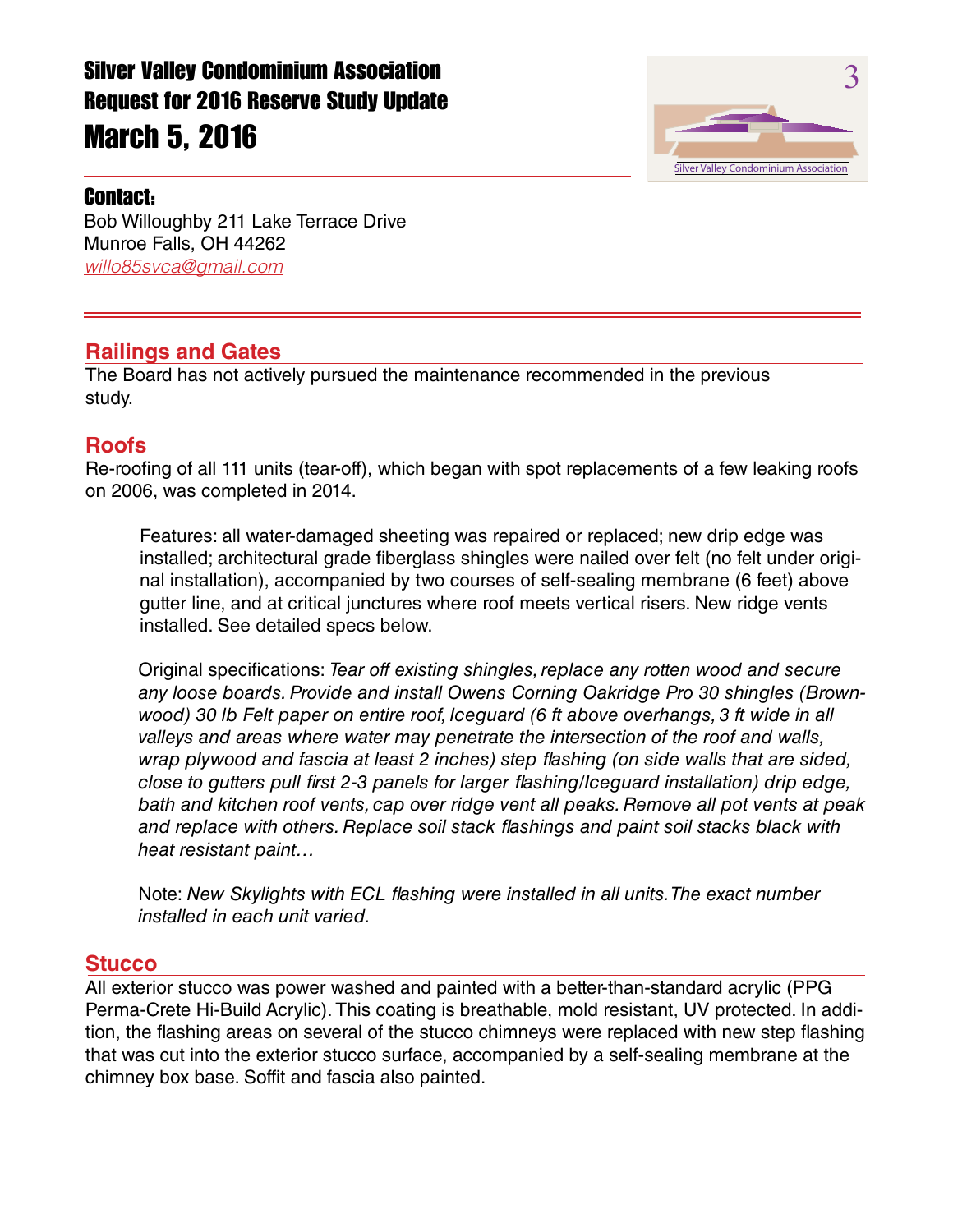

### Contact:

Bob Willoughby 211 Lake Terrace Drive Munroe Falls, OH 44262 *willo85svca@gmail.com*

### **Concrete**

Select street and driveway sections were re-poured with highway mix concrete and steel reinforcement mesh. It was discovered that many of the severely cracked areas of the original concrete were poured without reinforcing mesh.

Remaining roots from trees removed the previous year were dug up, and the soil compacted/ graded prior to pouring. New slabs were pinned to the old to prevent dislocation or heaving at seams. A slight swale was added to the Olson Spur street pour to control drainage flow and direct it to the main street drains. The worst of the damaged drains were either repaired or replaced.

While the worst of the concrete issues have already been addressed short term, a pair of driveways must still be replaced due to cracking and/or severe section misalignment; the two outstanding exceptions are scheduled to be replaced in 2016.

The affected driveways and aprons are currently being submitted for final cost estimates, although rough estimates have already been factored into reserve and annual budget calculations for 2016-2018.

#### **Staircases**

The Board conducted a complete survey of all 28 staircases, documenting all repair/ replacement needs and cataloging those findings in a database. In 2015, four of the worst staircases (those with immediate and severe or potentially dangerous structural damage) were repaired. We have received a net estimate of \$15,500 to complete the required repairs on the balance of the staircases, and plan to complete that work in 2016. All 2015 costs have been paid, and the remaining costs have been factored in to our repair budget for 2016.

#### **Asphalt**

Mulberry: The section of Mulberry that abuts the concrete city street (Damon Drive) was partially replaced in 2014 due to damage caused by a torrential rainfall. This is our only asphalt street, and it has been regularly maintained, repaired, and sealed; it remains serviceable.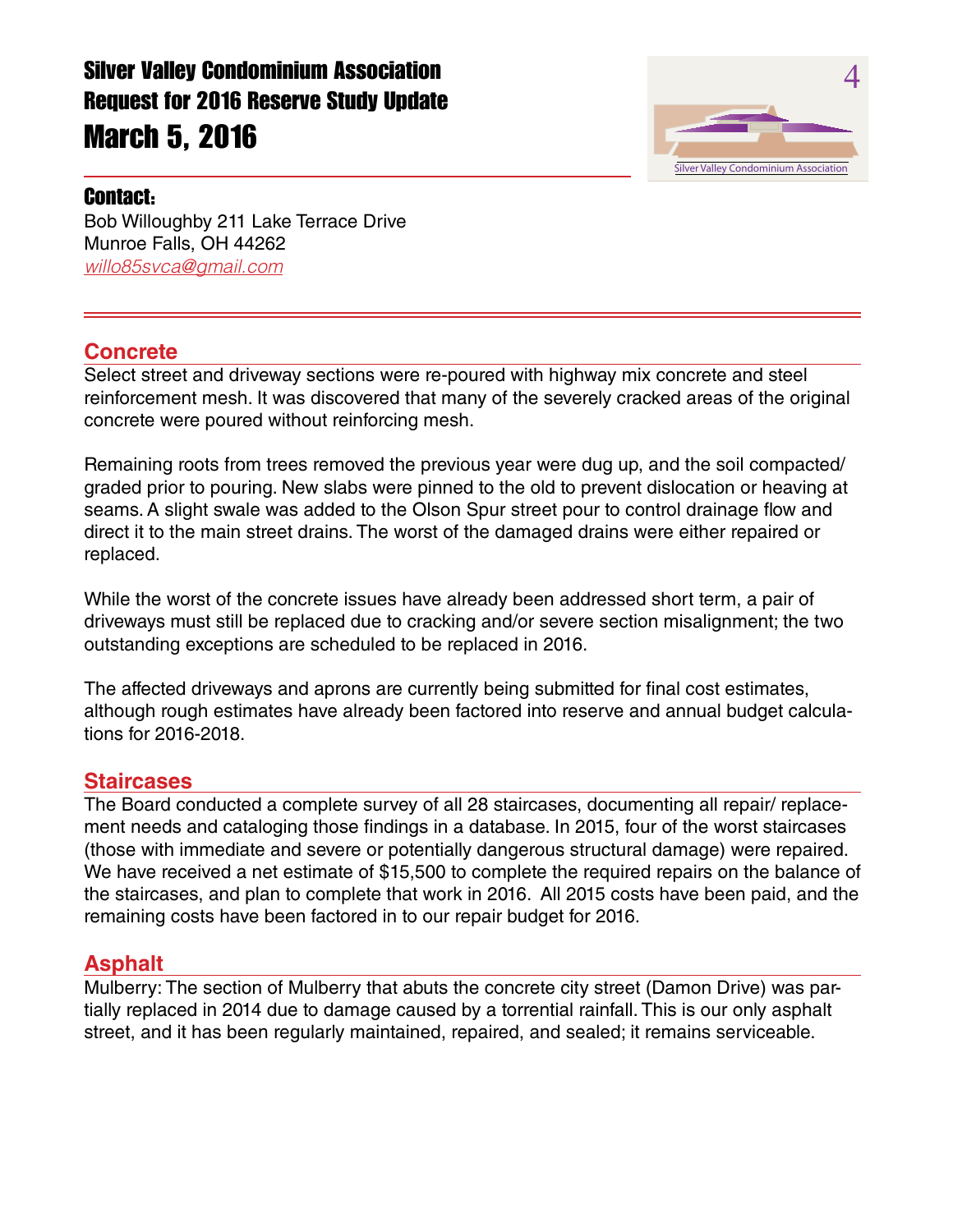

### Contact:

Bob Willoughby 211 Lake Terrace Drive Munroe Falls, OH 44262 *willo85svca@gmail.com*

### **Sidewalks**

The Board requested and received a formal position paper in 2015 from our legal firm to define areas of personal and financial responsibility for the leveling and repair of all sidewalks located in common and limited common areas. In 2015, several sidewalk sections were removed and re-poured. Slab jacking will be used to level and align the remaining sections, with costs shared by the association and individual unit owners.

#### **Wood Fence**

The wood fence at our northern border on Silver Valley Blvd. annex will be cleaned and restained in 2016 using volunteer labor at a cost of materials.

## **Landscaping and Tree Replacement**

Over 100 trees and dozens of overgrown bushes have been removed since 2013. A small assessment paid for major, global trimming in 2013, designed primarily to protect building roofs and gutters. A year later, our larger capital repair assessment led to the removal of dozens of dead, dying, and street-damaging trees (largely as a prerequisite to making lasting concrete repairs to streets and driveways). Most of the harmful locust trees and many of the end-of-life pines are gone from our streets, with the few remaining offenders targeted for removal 2016- 2018.

Smaller trees and ornamental bushes with smaller root systems have already been planted in vacated spots deemed large enough to support them. In some small areas (those that never should have had trees planted originally), we have substituted bushes or ornamental grasses.

As a part of the larger assets program in 2014 and 2015, all street entrances were cleaned and landscaped, with fresh plantings of ornamental low maintenance flowers, bushes, and grasses.

#### **Storm Water Management System Maintenance**

A reevaluation of the complete drainage system indicated that maintenance alone was insufficient to address several of the system's longstanding deficiencies. Eight areas (see map in attached brochure) received extensive landscaping that included the addition of gravel-lined drainage swales; cleaning of obstructed drain pipes and catch basins; and rerouting of runoff flow patterns to better utilize the existing main basins and drains.

One area behind Lake Terrace required added excavation and landscaping to protect the existing drainage system from occasional torrential runoff that originates outside our property line.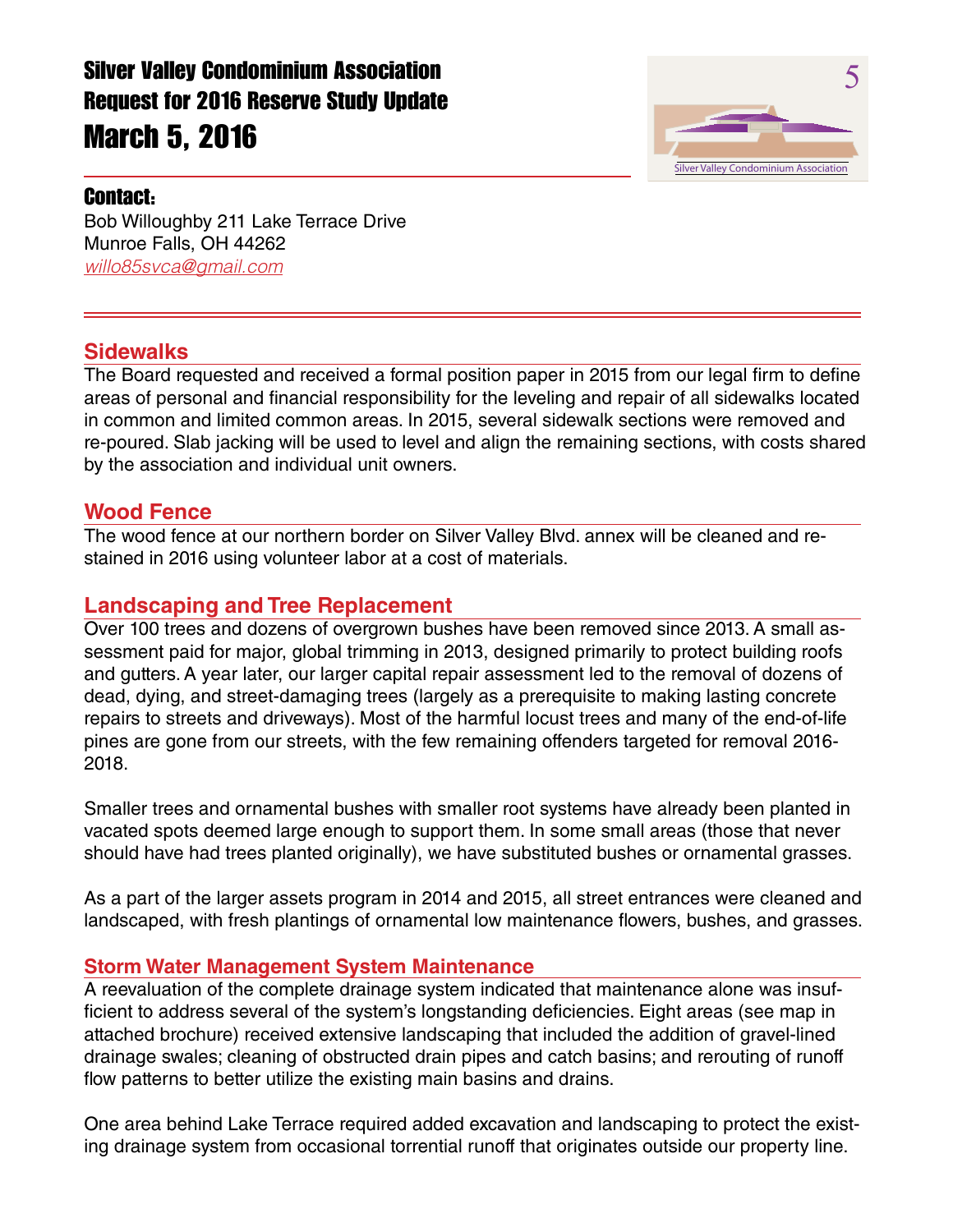

## Contact:

Bob Willoughby 211 Lake Terrace Drive Munroe Falls, OH 44262 *willo85svca@gmail.com*

It also provides a large emergency spillway to protect affected units that experienced minor flooding of back yards in 2015 (following our third 100-year-rain in the past two years).

Discussions with the city to remediate an area-wide stormwater runoff issue continue.

## **Light Poles**

Inspected. All street light poles and globes remain serviceable at this time.

#### **Meter Boxes**

In addition to the eight boxes replaced previously (per previous study), a main building electrical box on Silver Valley Blvd. was replaced in 2014. The tree trimming project also removed several intrusive bushes that were causing—or were about to cause—long term damage to the boxes and to their brick/stucco enclosures. All remaining boxes were inspected at that time.

#### **Pond**

The association and our neighbors at Falls River Crossing installed a new aeration pump in 2013, and continue to share maintenance costs, which have been minimal.

#### **Retaining Walls**

Timber wall deterioration: It would seem that our largest remaining short term challenge is our many timber retaining walls. Of the 15 total walls, we have:

- Removed three small walls, which were used less for function than for ornamentation. No new walls are needed to replace them, and surrounding landscaping has already been graded, planted, and mulched as a low cost alternative to replacement.
- Cleaned and painted three walls to extend their lives.
- While dry-set masonry walls are certainly an option, we have considered using a poured concrete facing to cover the existing timbers on select walls. One wall in particular on Lake Terrace Drive is highly susceptible to snow plow impact, a vulnerability that makes a dryset wall questionable at this location. If costs are comparable to other options, a poured wall may create a low maintenance solution that is durable and effective. It also eliminates the cost and hassle of removing the old timbers, since they can be left in place to decompose.